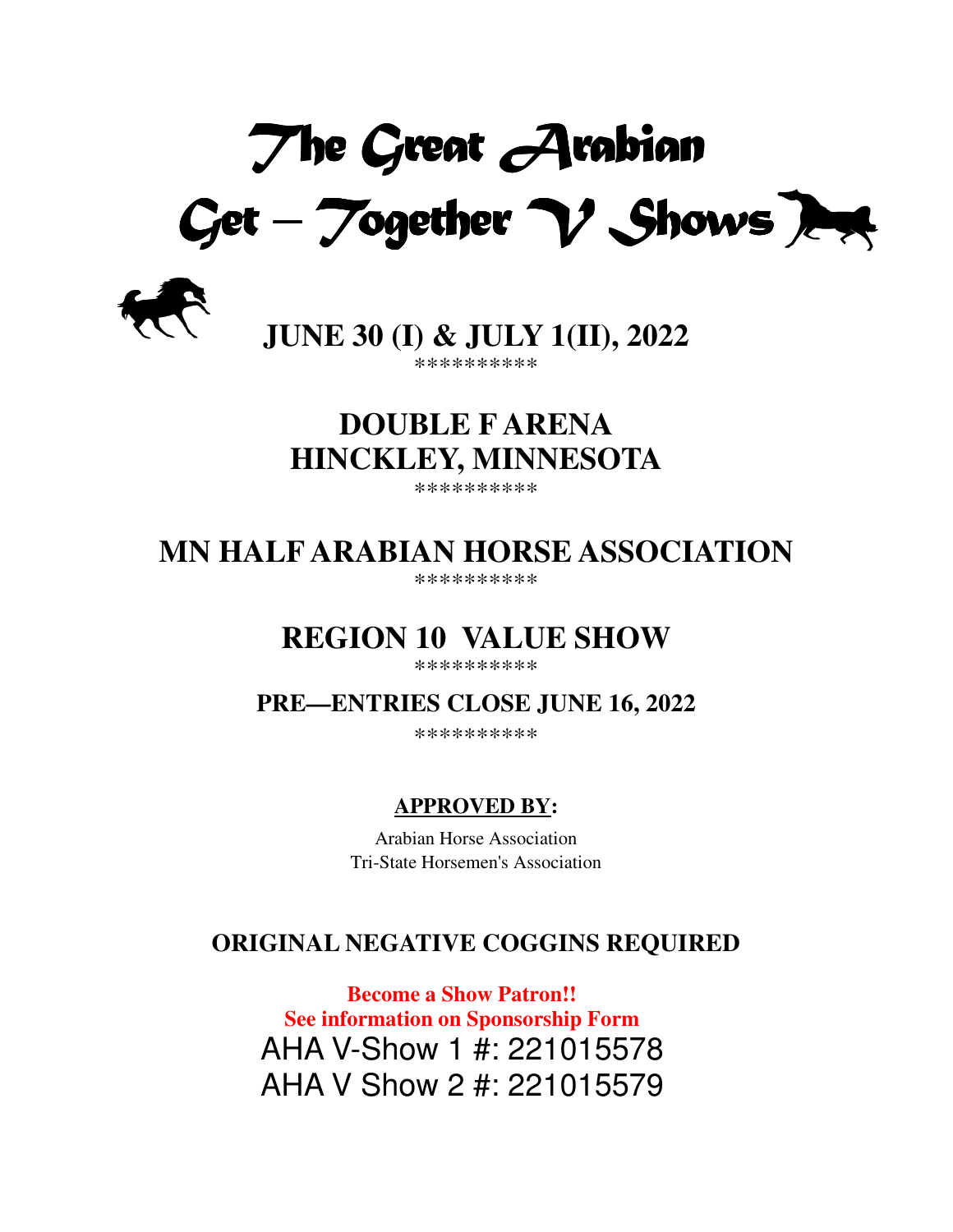# Arabian Horse Association Show Recognition

Competition Sponsor: Minnesota Half-Arabian Horse Assoc.

AHA Recognition Show/Recording Number: 15324

The Arabian Horse Association is a major equine association serving members in the United States and Canada. It registers and maintains a database of more than one million Arabian, Half-Arabian and Analo-Arabian horses and administers more than \$2.5 million in annual prize money. AHA produces championship events, recognizes over 375 Arabian horse shows and distance rides annually and provides activities and programs that promote breeding and ownership. For information about Arabian, Half-Arabian and Anglo-Arabian horses, call 303-696-4500, e-mail info@ArabianHorses.org or visit ArabianHorses.org.

# Join AHA through your local club for the following great member benefits:

- . Reduced rate for competition privileges across a variety of disciplines for local, regional and national AHA-approved shows and rides
- . Peace of mind with 1 million in personal liability insurance through Equisure
- · Preferred rates on horse registrations and transfers
- · Preferred rates on Arabian Horse DataSource, the world's largest online Arabian horse resource
- . Numerous opportunities to participate in award recognition and prize money programs
- . Show circuits for AHA members at local, regional and national levels



The judges & Stawards Commissioner is responsible for handling written and signed complaints<br>relating to judges' and stawards' conduct when filed by exhibitions, show officials, AHA members or<br>others, and when accompanied Stawards Commissioner, PO Box 440949, Aurora, CO 80044-0949, (303) 696-4537.



Contact your local club:

Arablan Horse Association 10805 East Bethany Drive Aurora, CO 80014 303.696.4500 303.696.4599 fax Arablan Horses.org AHA 090032 (Rev. 12/20)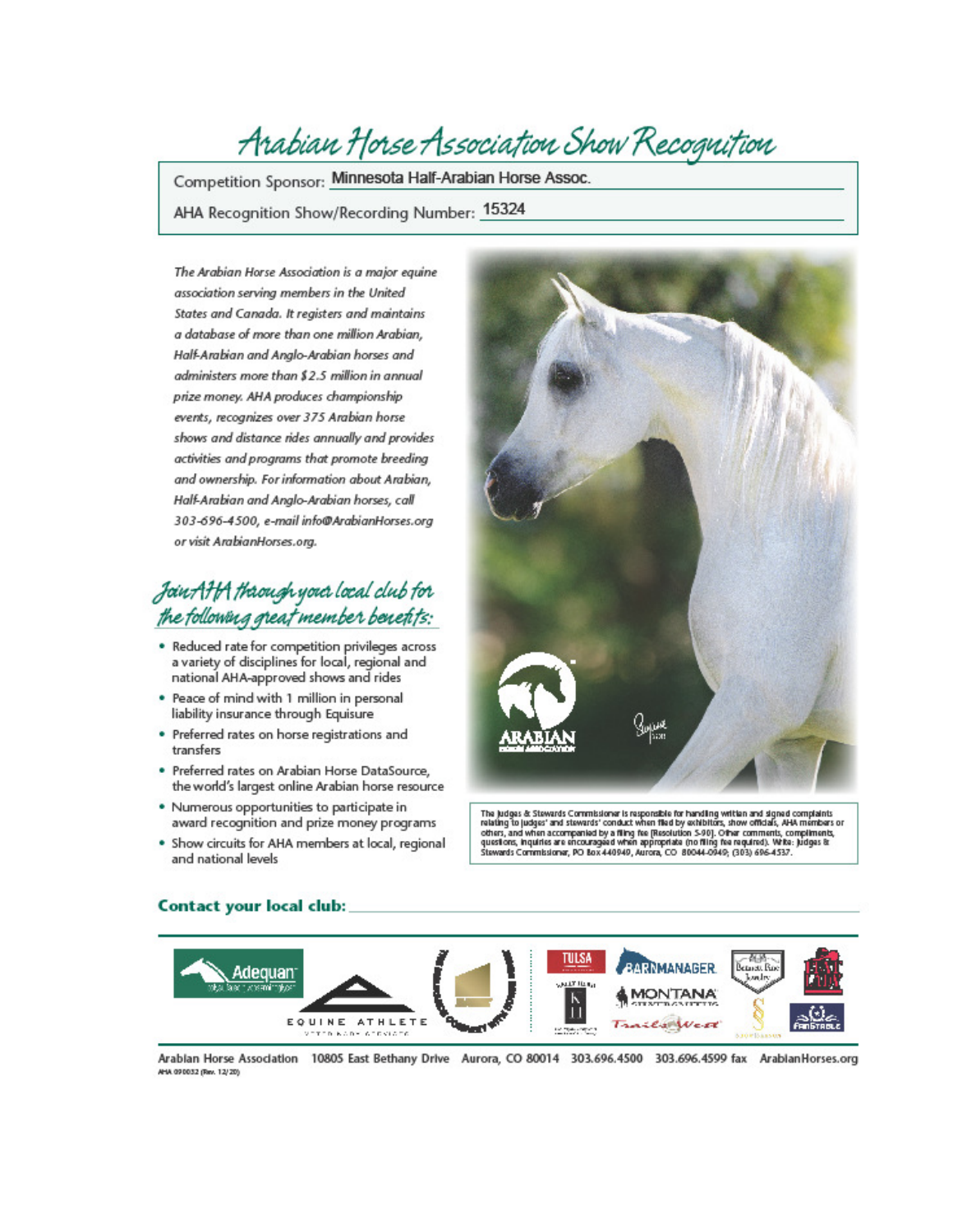**USDF Membership Benefits:** USDF is dedicated to education, the recognition of achievement, and promotion of dressage. For details on member benefits, including educational programs, awards, and other opportunities, refer to the USDF Member Guide or the USDF website at www.usdf.org.

**Membership Requirements for USEF-licensed/USDF-recognized Competitions:** Owners and riders, including foreign riders and owners who are not residents of the US, wishing to participate in a USEF-licensed/USDF-recognized competition as a rider or owner/lessee, must have either a USDF Group Membership (GM), Participating Membership (PM), or have a USDF Non-Member (NM) identification number and pay the USDF Non-

Member (NM) fee. (Note: USDF Business Members can own horses but cannot compete as riders with their USDF Business Membership.)

Horses competing at USEF-licensed/USDF-recognized competitions must have either a USDF Horse Identification (HID) number or a USDF Lifetime Horse Registration (LHR). Proper credentials or verification certificates must be presented to the competition secretary.

Riders and owners wishing to participate in a USEF-licensed/USDF-recognized competition, and not able to present the competition secretary with verification of a USDF membership or NM identification, and USDF LHR or USDF HID, must complete a USDF Competition Affidavit Form and pay the \$5 affidavit filing fee. A copy of a completed affidavit form from another competition may also be used for verification purposes for up to 60 days. (Exception: Affidavits cannot be used at Great American Insurance Group/USDF Regional Dressage Championships.)

#### **Exceptions:**

- Horses competing only in Individual Breed Classes (IBCs) at DSHB competitions, sires and dams of horses in DSHB group classes, where those sires or dams are not actually competing in the same competition, horses competing only in breed restricted dressage or DSHB classes at Regular Competitions (e.g. all Arabian, all Friesian, or all Morgan classes), or in USDF Introductory Level tests, pas de deux or quadrille, are exempt from this requirement. Also exempt are horses ridden in leadline, exhibitions, games and races, classes for 4-H members, walk-trot, academy, and opportunity classes.
- Riders and owners/lessees competing only in classes which are exempt from the USDF HID requirements are also exempt from the USDF NM identification number and NM fee requirements. Also exempt are handlers of horses competing in DSHB In-Hand or Group classes.

#### **Memberships Defined**

**Participating Membership (PM):** A membership issued to an individual directly by USDF. The membership year is December 1 through November 30. PMs are available for 1-year (\$90), 5-years (\$360), or life (\$1,800). A USDF Youth Participating Membership (YPM) is available for individuals who have not reached their 21<sup>st</sup> birthday by December 1 of the current membership year (\$72). A PM allows the member to compete at USEF-licensed/USDF-recognized competitions and to participate as a rider and/or owner/lessee for all Adequan®/USDF Year-End Awards and the Great American Insurance Group/USDF Regional Dressage Championship program.

**Group Membership (GM):** A membership issued to an individual by USDF when the member name and dues are submitted to USDF through an affiliate Group Member Organization (GMO). The GM year begins December 1 and ends November 30. A GM allows the member to compete at USEFlicensed/USDF-recognized competitions and participate in the USDF Rider Awards Program and the USDF Regional Schooling Show Awards Program. **Business Membership (BM):** A membership that runs December 1 through November 30 and is issued to a business or organization directly by USDF. The USDF BM (\$240) offers a wider variety of advertising benefits. BMs satisfy requirements of horse ownership only.

**Non-Member (NM) Identification Number:** For each USDF NM owner/lessee and USDF NM rider there will be a USDF NM fee of \$35 per competition that must be collected by the show secretary and submitted to USDF, along with the USDF Report of Fees document and the \$5 affidavit fee and Competition Affidavit Form if the person cannot provide a copy of their USDF NM card. Owners/lessees or riders exempt from the NM number requirements are also exempt from paying the

**This competition is recognized by USDF for 2021**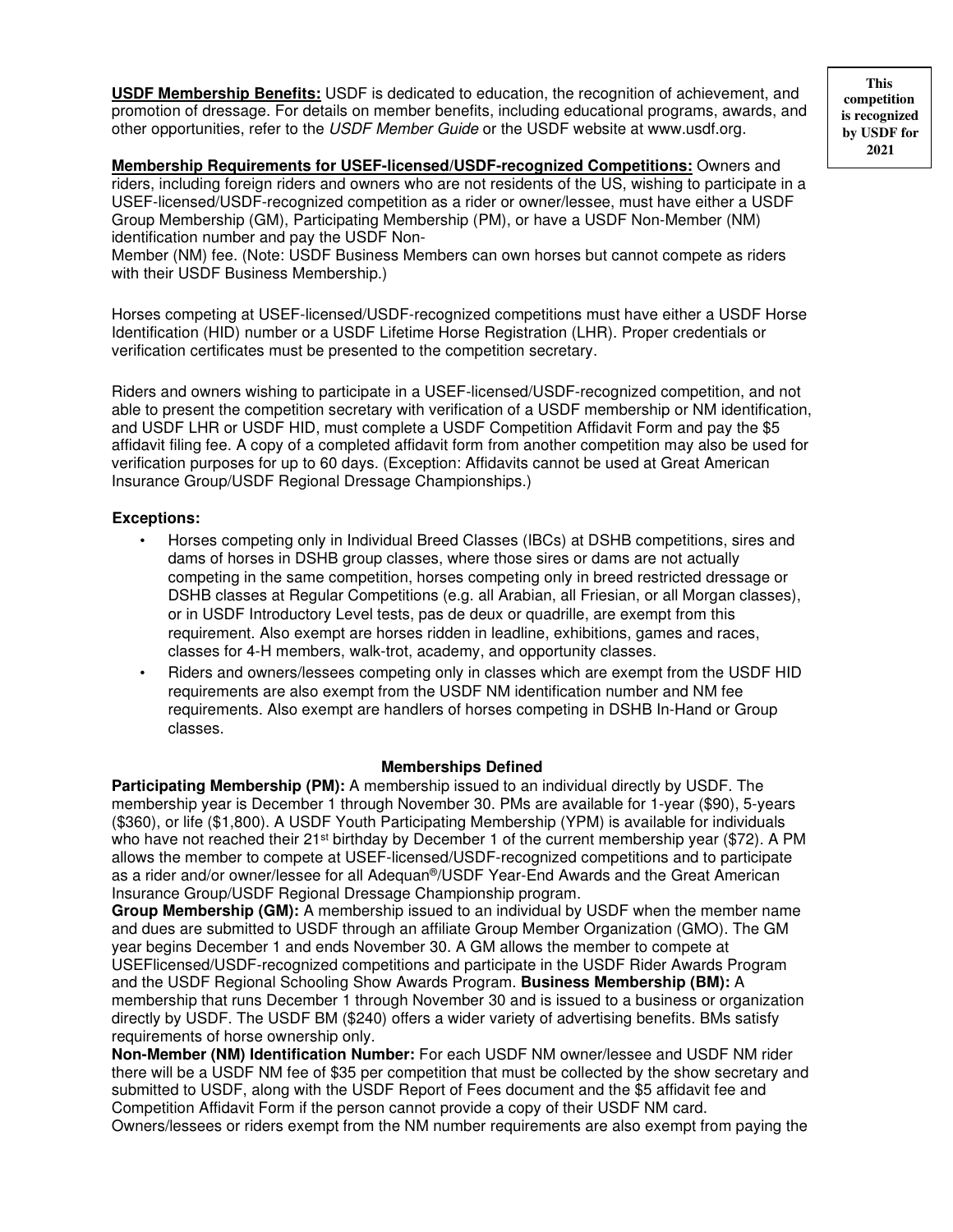USDF NM fee. If there are multiple owners of a horse and all are NMs, only one of the owners must pay the NM fee. If the horse has at least one owner who is a current USDF PM, GM, or BM there is no NM fee assessed. Competition management will be invoiced for all applicable USDF NM fees not received with the USDF post-competition paperwork, along with a report listing all USDF NMs. Competition management is then required to submit the NM fees within 30 days to the USDF. An individual with a USDF NM identification number is not eligible for any USDF membership benefits. Once a USDF NM number has been assigned, a USDF NM card can be obtained from the USDF website.

**Horse Identification (HID) Number:** A one-time tracking number for horses (\$35). Scores earned by a horse with an HID number will be recorded, but will

NOT be counted towards Adequan®/USDF Year-End Awards. A horse with an HID number is not eligible to compete in Great American Insurance Group/USDF Regional qualifying or championship classes. An HID number can be upgraded to a Lifetime Horse Registration (LHR) for a fee of \$80. If a horse has a USDF LHR it does not need an HID number. An HID number is a one-time fee that does not need to be renewed.

**Lifetime Horse Registration (LHR):** A horse with an LHR (\$115) is eligible for Adequan®/USDF Year-End Awards, and eligible to compete in Great American Insurance Group/USDF Regional qualifying and championship classes, assuming requirements for the owner and rider are met. If a horse has an LHR it does not need an HID number. An LHR does not need to be renewed.

#### **How to Join USDF**

Applications for USDF Participating Membership (PM), Business Membership (BM), Horse Identification (HID) number, and Lifetime Horse Registration (LHR) may be found in the following locations:

- On the USDF website: www.usdf.org. You can submit the application online or download the form and fax or mail it to the USDF office.
- In the show office at USEF-licensed/USDF-recognized competitions classified by USEF as Dressage Competitions, and Regular Competitions which are open to all breeds.
- By calling or writing the USDF office at (859) 971-2277, 4051 Iron Works Parkway, Lexington, KY 40511

The effective date of membership is the date the form and correct fees are received in the USDF office or, if applying at a competition, the date accepted by the competition secretary, provided the application is signed and dated by the competition secretary, member, and/or horse owner on that same day.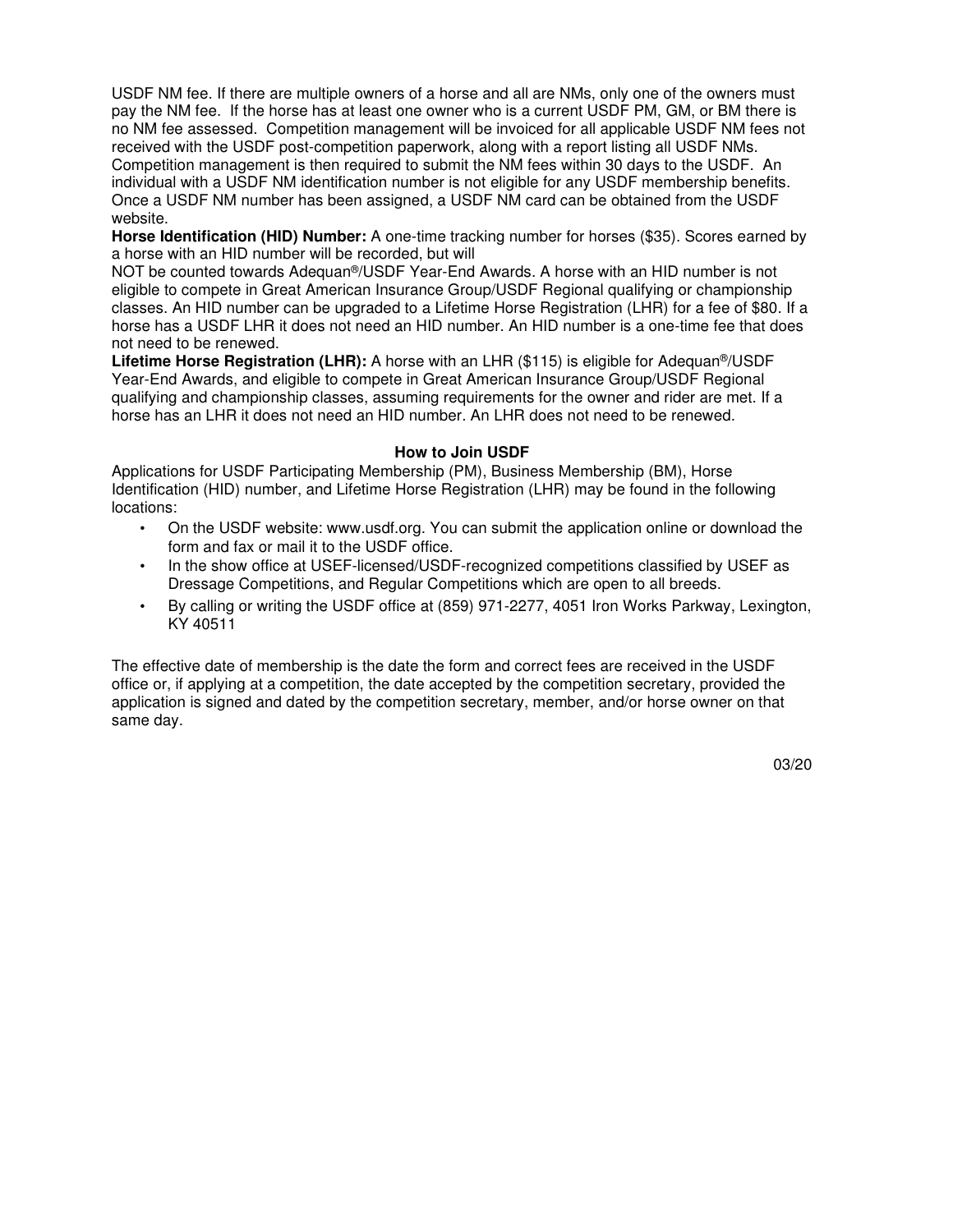# **OFFICIAL PRIZE LIST OF THE GREAT ARABIAN GET-TOGETHER Value Show 1 and 2 V Show 1 – June 30, 2022 V Show 2 - JULY 1, 2022 REGION 10 SHOW**

## **JUDGES**

#### **OFFICIALS**

## **SHOW COMMITTEE**

| 6996 $2^{nd}$ Ave.<br>Lino Lakes, MN 55014          |
|-----------------------------------------------------|
| N12861 190 <sup>th</sup> St<br>Boyceville, WI 54725 |
|                                                     |
| Karron Denk (612) 719-2000                          |
|                                                     |

# **OFFICE HOURS**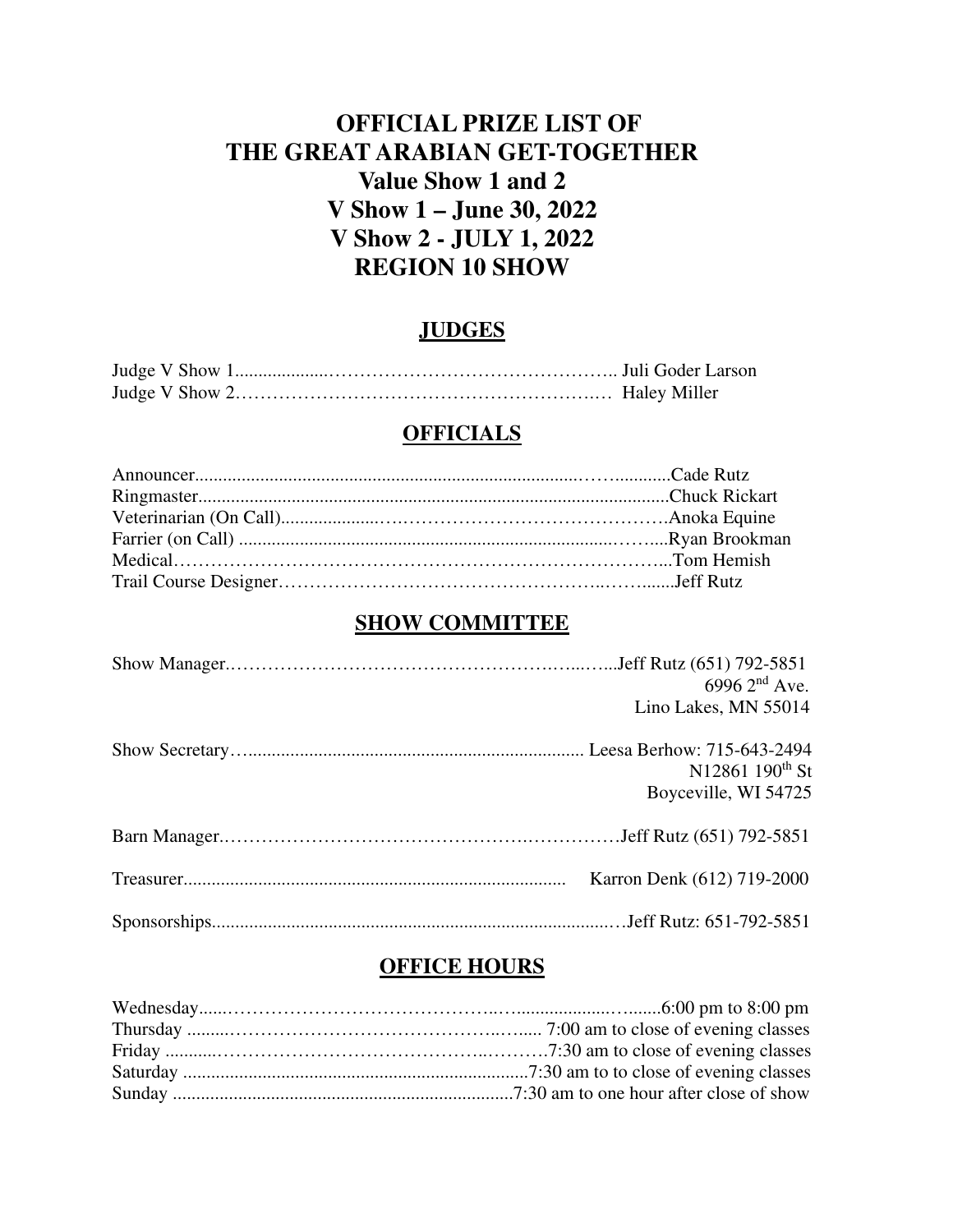#### **ENTRY FEES**

|                                                                                | <b>Entry Fee</b>  | <b>Post Entry Fee</b> |
|--------------------------------------------------------------------------------|-------------------|-----------------------|
| <b>Breeding Classes</b>                                                        | \$20.00           | \$30.00               |
| <b>All Performance Classes</b>                                                 | \$20.00           | \$30.00               |
| (Including: MHAHA Mem Only, SH Under Saddle, Show Hack and SH in Hand Classes) |                   |                       |
| Dressage – Intro Level / Sport Horse                                           | \$25.00 / \$20.00 | Pre Entry Only        |
| Dressage – Training and $1st$ Level                                            | \$30.00           | Pre Entry Only        |
| <b>Championship Performance</b>                                                | \$25.00           | \$30.00               |
| Lead Line/Walk-Trot/Academy                                                    | \$10.00           | \$10.00               |
| TBA Classes Fee (does not include class entry)                                 | \$30.00/class     |                       |
| \$20.00/horse<br><b>Office Charge – Pleasure Classes</b>                       |                   |                       |
| No Show Fee $(2)$<br>\$20.00/class                                             |                   |                       |
| AHA 9-90 Fee                                                                   | \$ 5.00/horse     |                       |
| <b>AHA Single Event Member</b><br>\$35.00/person                               |                   |                       |
| Camping Fee                                                                    |                   | \$110.00/weekend      |

**(2) A \$20 / class fee will be charged to each entry that does not notify the gate or secretary prior to the start of the class.** 

Any incomplete entries forms will be charged post entry fees. Pre-entries close on **June 16, 2022**. Entries postmarked after this date must be accompanied by post entry fees. Post entries close 6 classes prior to the entered class, and 1/2 hour prior to first class for morning sessions.

#### **COPIES OF REGISTRATION PAPERS REQUIRED! COPY OF CURRENT NEGATIVE COGGINS (12 mo. or less) MUST ACCOMPANY ENTRIES. ORIGINAL NEGATIVE COGGINS MUST BE AVAILABLE FOR INSPECTION AT THE SHOW**

#### **Copies can be made at the show office for a fee of \$1 per copy**

## **Become a Show Patron!! See information on Sponsorship Form. STABLING**

All stalls are permanent various size. Original bedding will not be provided. Shavings will be available for purchase at **\$14/bag**. They should be ordered with the orignal entry and listed on the stall request form and can be purchased at the Show Office. **NO** outside beding is allowed at show grounds. No stalls reserved without payment or by phone. **Stalls will be available after 8:00 AM Wednesday.** No stall refunds will be made after the Wednesday before the show. Show office must be notified of unused stalls.

#### **NO SMOKING IN THE BARNS. NO DOGS MAY BE LEFT OVERNIGHT IN THE BARNS. DOGS MUST BE LEASHED OR KENNELED AT ALL TIMES.**

# **CAMPING**

A fee will be charged for electrical hookups for RV's & other camping units. **A permit must be posted in all campers or RV's.** Permits are available at the show office or can be included on the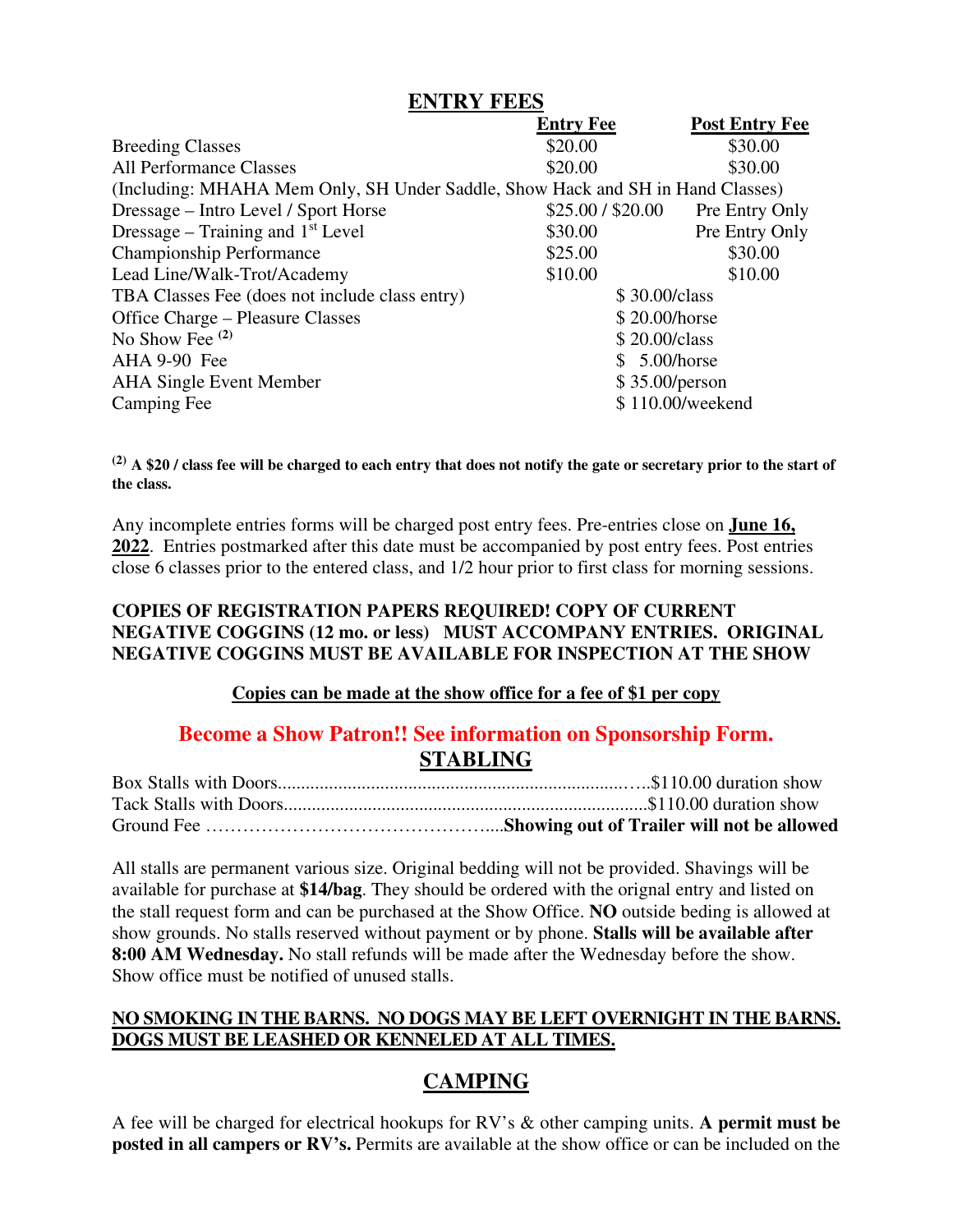# **NOTICE**

The MINNESOTA HALF ARABIAN HORSE ASSOCIATION'S "GREAT ARABIAN GET-TOGETHER V Shows" will not be responsible for any loss, damage or injury to horses exhibited or for any article of any kind or nature that may be lost or destroyed or in any way injured. Each exhibitor will be responsible for any injury that may be occasioned to any person whomsoever, by any horse owned or exhibited by him and shall indemnify the association, or any member thereof, against all claims and demands of any kind or nature, that may grow out of any injury occasioned by any horses owned or exhibited by them due to the negligence of the person in charge of any such horse. All horses exhibited in this show will be entirely at the owners risk. The above also includes Simon Arena. Every class offered herein is covered by the rules and specifications of the current USEF rule book and will be conducted and judged in accordance therewith. The show committee reserves the right to make such changes in procedure, personnel, rules and regulations as shall be deemed by them to be in the best interest of the show.

**ROUMARA MEMORIAL CHALLENGE TROPHY -** An annual traveling trophy awarded to the High Point Half Arabian (horse/rider combination) of the show.

**HIGH POINT ARABIAN -** Awarded to the High Point Arabian (horse/rider combination) of the show.

**HIGH POINT YOUTH -** High Point Youth horse/rider combination may show Half-Arabian, Anglo-Arabian or Arabian.

**HIGH POINT MHAHA MEMBER OWNED HORSE -** Awarded to the High Point MHAHA Member Owned Horse (horse/rider combination) of the show.

# **HIGHPOINT RULES**

All horse and rider combination entries competing in any non-dressage non-sport-horse classes must be signed on boards in office by 9:00 AM on Thursday.

Enter all class numbers for each horse and rider combination on the highpoint boards located in the Show Office. Championship classes can be added to the board later but must be added before the Championship class session starts. No additional classes can be added after 9:00 AM on Sunday. It is the responsibility of the rider to enter the appropriate classes. Show management **WILL NOT** fix incorrect entries.

Scoring will be as follows: For those placing  $1<sup>st</sup>$  thru  $6<sup>th</sup>$  in the class, you will receive 1 point for yourself and one for each horse you beat. Highest number of points in each category will be awarded the High Point honors. In the event of a tie, the Judge will determine the winner.

# **GENERAL RULES**

#### **EVERY CLASS OFFERED HEREIN WHICH IS COVERED BY THE RULES AND SPECIFICATIONS OF THE CURRENT USEF and AHA RULE BOOKS WILL BE CONDUCTED AND JUDGED IN ACCORDANCE THEREWITH.**

**REGISTRY REQUIREMENTS:** Horses shown in the Arabian competition must be registered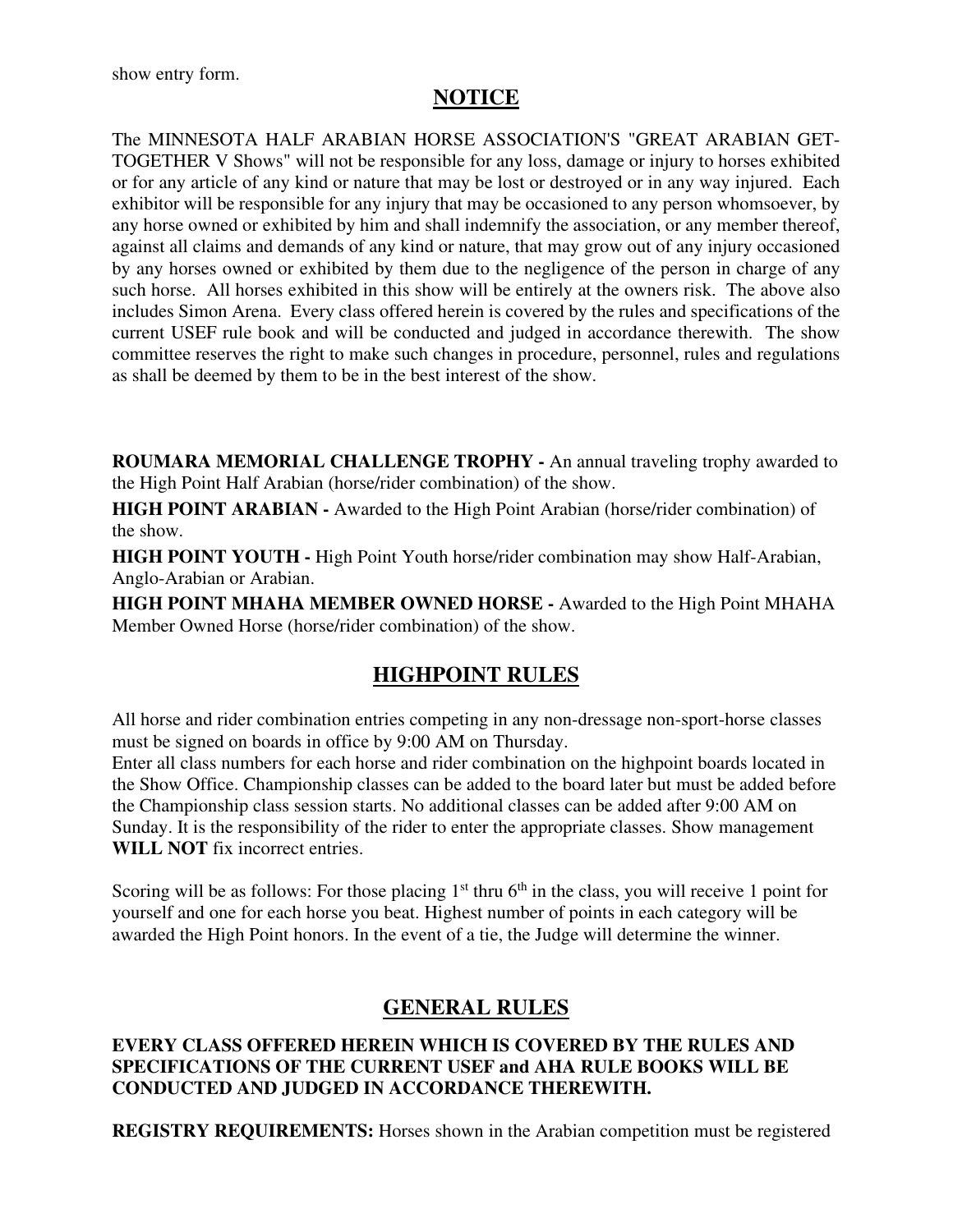with the Arabian Registry of America, Inc. (or in the case of a foreign entry, which has not been issued said certificate of registration, have been issued a Competition Visa by the Arabian Horse Registry of America), and/or the Canadian Arabian Horse Registry or, if under one year of age, be eligible for registry and registration applied for (exception: Art. 1698v1) and must be entered under their full registered name. Horses shown in the Half-Arabian division must have been issued a certificate of registration from the Arabian Horse Association in the Half-Arabian or Anglo-Arabian Registry, or have been issued an AHA (Canadian Partbred Arabian Registry) CPAR Permit or if, under one year of age be eligible for registration and registration applied for and must be entered under their full registered name.

#### **A COPY OF THE REGISTRATION PAPERS SHOWING PROOF OF OWNERSHIP (COPY BOTH SIDES) MUST BE SUBMITTED WITH ENTRY FORM AT THE TIME OF MAKING ENTRY.**

**NO NOISEMAKERS** are to be used on the grounds.

**CALLS FOR CLASSES/PA SYSTEM:** Classes will be called promptly. First call will be given start of the preceding class. Second call will be given at the turn of the preceding class. Last call will be given when call for the line-up is given for the preceding class. Two minutes will be allowed after the first horse in the class enters the ring. **PLEASE NOTE: Class announcements are a courtesy to the exhibitor, show management is not responsible for an exhibitor missing a scheduled class**. While every effort will be made to maintain a working PA system, no protest will be upheld nor any section changed on the basis of a PA breakdown.

**IN-SUFFICIENT FUNDS:** Every in-sufficient check will be charged **\$80.00** each time it is presented for collection.

**VETERINARIAN:** A veterinarian is on call during the show. Please contact the show office or one of the show officials if they are needed. After show hours veterinarian's phone number will be posted outside the show office.

**REFUNDS:** Entry fee refunds will be made only with the presentation of a vet certificate which must be on file with the show secretary by end of the show. No stall refunds after the Wednesday prior to the start of the show.

**MEMBERSHIP NUMBERS:** Photocopies of every horse owner's, trainer's, handler's, rider's, driver's current AHA, USEF, CEF, USDF, (for Dressage only) and amateur certification (if applicable) must be included with entry forms. See fees page for more information.

**SIGNATURES:** Every exhibitor, rider, driver, handler, trainer or his/her agent(s) must sign an entry blank. If an owner, agent or trainer fails to sign an entry blank, he/she shall be subject to a fine of \$250.00 for each violation. Where a minor exhibitor has no trainer, a parent or guardian must sign and assume responsibility of trainer.

**ARENAS AND FOOTING:** INDOOR ARENA 100' x 225' sand and clay mix.

**EMERGENCY INFORMATION:** For non-show ring medical assistance, either go to show office or if you have a cell phone and it is an emergency call 911. Directions are: **"I am at the Double F Arena (35736 Hinckley Rd.) and request where you want them to meet you".** Report any medical emergencies to show officials as soon are you are able. During show hours the EMT's will be at the main show ring or show office. They are equipped with radios for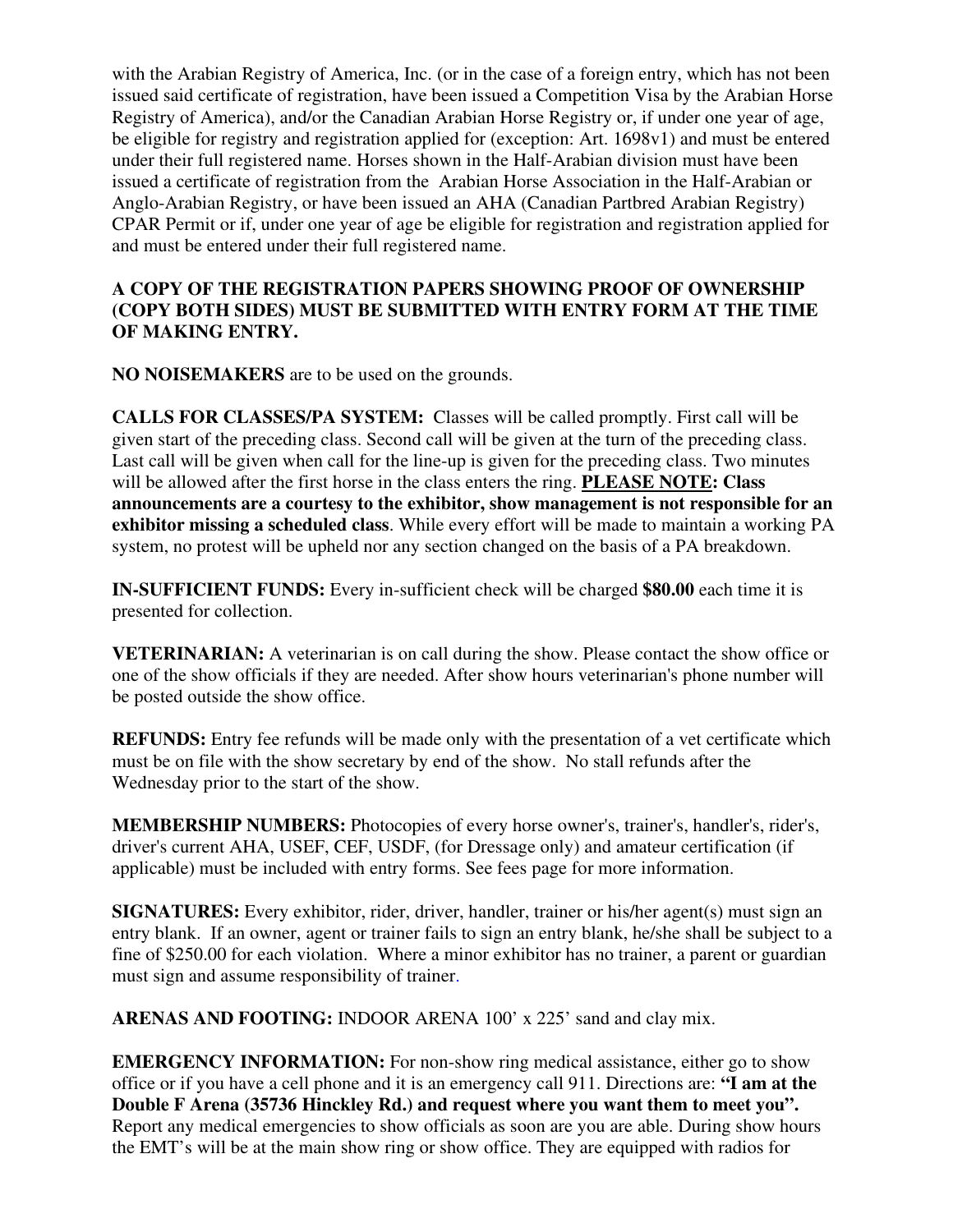communication.

**Phone numbers:**  Essentia Health, 705 Lundorff Dr. Sandstone, MN (320) 245-5600 Welia Health, 620 Sandy Ln. Hinckley, MN (320) 384-6189 **Non-Emergency** – Hinckley Police Department, (320) 278-7161 (daytime and weekdays)

#### **AREA MOTELS:**

Grand Casino 1.2 mi. 800-468-3517 **Our Host Hotel.** Ask for Show Rate. Days Inn, Hinckley 3.6mi. 320-384-7751 Double F Arena Rate: \$89/N.

# **CLASS SPECIFICATIONS**

#### **ALL CLASSES ARE CONDUCTED UNDER THE CURRENT AND APPLICABLE USEF, AHA, AND USDF RULES AND SPECIFICATIONS**

### **PERFORMANCE CHAMPIONSHIPS**

To be eligible to show in a performance championship class, a horse must have been properly entered, shown and judged in at least one of the corresponding qualifying classes in the same section. **Horses placing 1-3 in qualifying classes designated by + must show or forfeit all prize money won in qualifying class.** Horses placed below 3rd in qualifying classes designated  $\overline{by + }$  may show in the championship but are not required to do so. Horses shown in a class designated by ++ may show back in the appropriate championship class but are not required to do so.

#### **BREEDING CLASSES**

The Comparative Judging Systym will be used for all Breeding In-Hand classes included in **AHA COMP 815. CLASS PROCEDURE FOR COMPARATIVE JUDGING IN BREEDING IN-HAND** (Res. 20-13) and as outlined below.

1. Judging begins when the first horse enters the ring. From the moment the horse enters the ring its movement is being evaluated. The horse shall enter at a trot, and at the handler's discretion may either proceed directly along the rail, or trot a counterclockwise circle at the in-gate end of the arena and then proceed along the rail to the far end of the arena. Upon each horse reaching the designated position at the far end of the arena they are to remain relaxed. The judge(s) will then ask for the next horse to enter the ring. When all horses have entered the ring the horses shall be asked to walk collectively counterclockwise and/or clockwise past each (and all) judge(s). They shall walk in a relaxed manner on a loose lead with the handler at the side of his horse, whips down. The lead line must maintain a discernible drape and the handler must not place his hand on the chain or close enough to in any way restrict the natural head and neck motion. The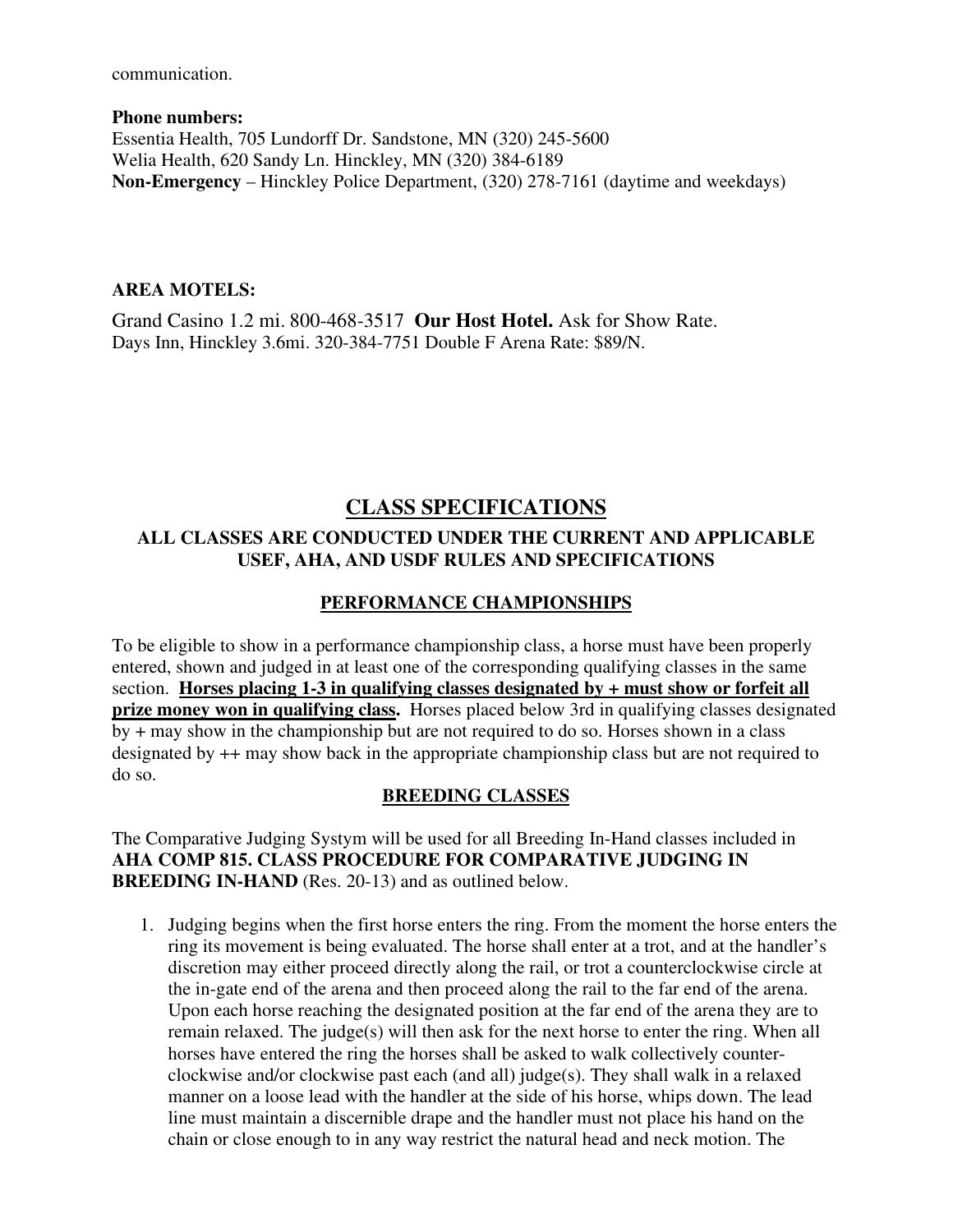handler may not unnecessarily impede the forward motion of the horse while at the walk. Following the cessation of the walk all horses shall relax within the ring and only the horse "on deck" shall be prepared to show. Each horse shall be led to the judge(s) at the walk and presented for judging. In order to satisfy a proper presentation to the judge, horses should stand correctly, bearing weight on all four feet (not stretched), in a quiet and deliberate manner. Following the evaluation by the judge(s), horses shall walk away from the judge(s), and then strike a trot before turning left and proceeding counter clockwise down the rail. They shall resume their relaxed position at the end of the arena.

- 2. Handlers are expected to keep a reasonable clearance between horses and judges should modify the alignment of horses to achieve that clearance. Further judging will not commence until the Judge approves the placement and spacing of all horses.
- 3. After the last horse is presented, the adjudication process is complete and horses will not be further compared.
- 4. The judge shall give oral reasons for their decisions after the card is handed in.

### **PERFORMANCE CLASSES**

All horses shall be worked at all gaits both directions of the ring and otherwise as described by class specifications, and will be asked to reverse direction at either the walk, jog-trot or normal trot. Judges are required to consider the performance at each gait equally in adjudicating performance classes. At judge's discretion, horses shall change from any gait to any other gait as listed in class specifications. Horses must come to the line up at the gait requested. In the line up, horses must stand quietly and may be asked to back individually or as a group. Horses not to stretch in the line up. Horses showing undue stress, inhumane treatment, or whip marks must be penalized.

**MHAHA MEMBER ONLY CLASSES:** Must be a present member of the Minnesota Half Arabian Horse Association prior to the class. Will be judged according to USEF AOTR specifications. Exhibitors showing only in Member Classes are NOT exempt from paying nonmember fees.

**PRO—AM CLASS:** Open to all seats and will be judge according to USEF specifications for each specific seat. Professional will ride the first way of the ring and is judged as an Open class. Amateur rides the second way of the ring and is judged as an Amateur class. Riders change in the center of the ring. The Amateur will enter the ring when class is lined up. The professional will stay in center ring during the remainder of the class. No saddle changes allowed.

**USEF HELMET/VEST RULE (GR801.4 Dress):** Any exhibitor may wear protective headgear (ASTM/SEI) and/or a protective safety vest, specifically designed for use in equestrian sport in any division or class without penalty from the judge. The Federation recommends that the vest meet or surpass the current ASTM standard or be certified by the Safety Equipment Institute.

**MEDICAL WASTE:** All medical waste must be disposed of in accordance with Minnesota medical waste guidelines. Sharps containers for the disposal of needles and syringes are located in each stalling barn.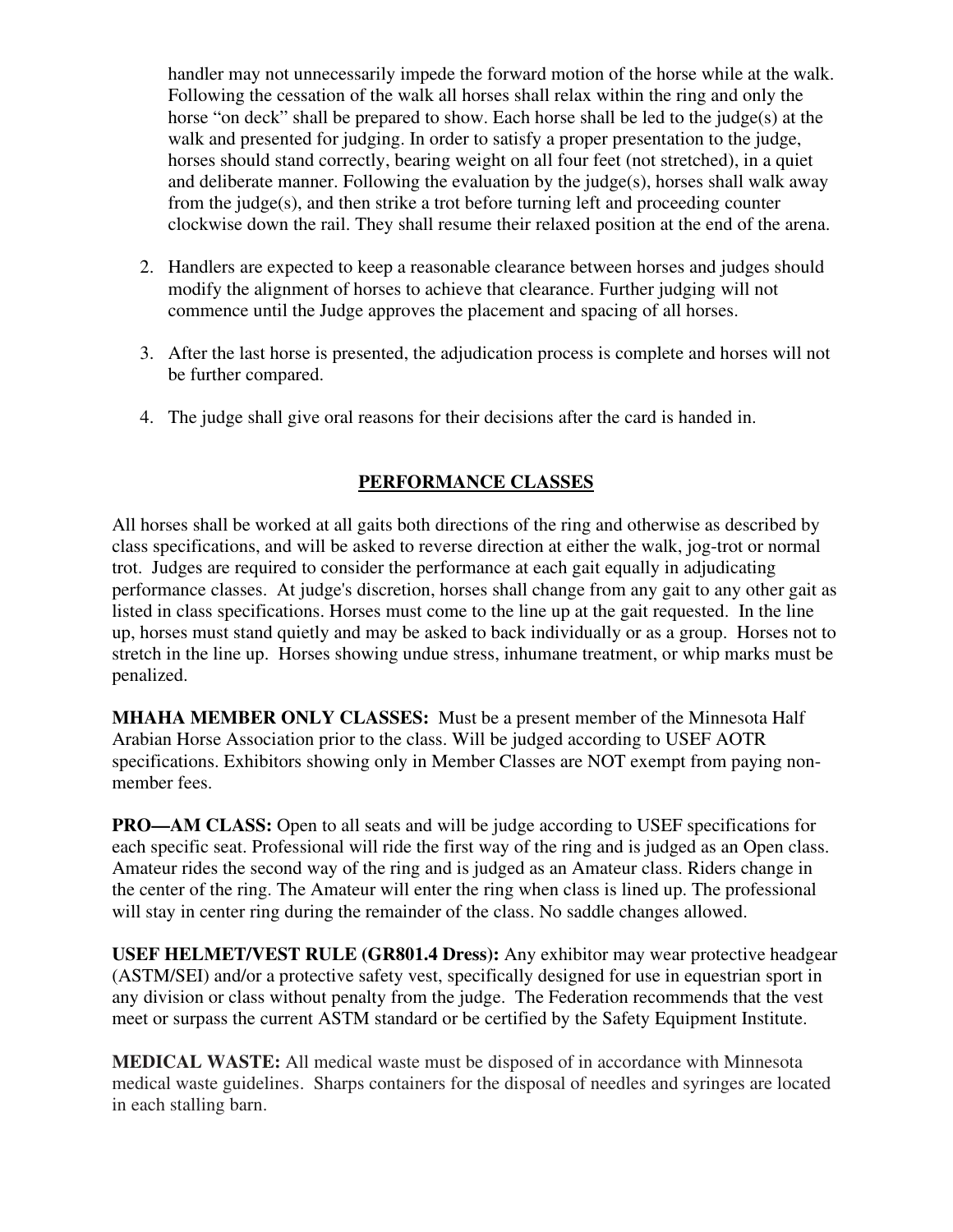**PRINTING ERRORS:** The show committee is not responsible for errors in printing. Correction of any errors will be posted in the show office.

## **NOTICE**

Minors who do not have a valid driver's license which allows them to operate a motorized vehicle in the state in which they reside will not be permitted to operate a motorized vehicle of any kind, including, but not limited to, golf carts, motorcycles, scooters, or farm utility vehicles, on the competition grounds of licensed competitions. Minors who have a valid temporary license may operate the above described motorized vehicles as long as they are accompanied by an adult with a valid driver's license. The parent(s), legal guardian(s), or individual who signs the entry blank as a parent or guardian of a minor operating a motorized vehicle in violation of this rule are solely responsible for any damages, claims, losses or actions resulting from that operation. Violations of this rule will be cause for sanctions against the parent(s), guardian(s) and/or trainer(s) who are responsible for the child committing the offense. Penalties may include exclusion of the child, parent(s), guardian(s), and/or trainer(s) from the competition grounds for the remainder of the competition and charges being filed against any of the above individuals in accordance with Chapter 6. Wheelchairs and other mobility assistance devices for individuals with disabilities are exempt from this rule.

#### **AHA MEMBERSHIP STATEMENT**

**EACH COMPETITOR (THIS INCLUDES AT LEAST ONE RECORDED OWNER AND ALL TRAINERS, DRIVERS, RIDERS, HALTER HANDLERS, COACHES AND THE PERSON(S) SIGNING THE ENTRY BLANK) IN AN ARABIAN HORSE ASSOCIATION RECOGNIZED ARABIAN DIVISION, AT THE TIME OF ENTRY INTO A COMPETITION, MUST SUBMIT A COPY OF A VALID AHA. MEMBERSHIP/COMPETITION CARD, JOIN AHA OR PAY AN AHA SINGLE EVENT MEMBERSHIP FEE PER COMPETITOR. WHEN AN AGENT SIGNS FOR THE OWNER AT AN AHA RECOGNIZED COMPETITION, BOTH THE OWNER AND AGENT MUST BE MEMBERS OF AHA OR PAY THE AHA SINGLE EVENT MEMBERSHIP.** 

**SINGLE EVENT MEMBERSHIP IS NOT ACCEPTABLE AT AHA REGIONAL OR NATIONAL COMPETITIONS. EXHIBITORS IN WALK-TROT CLASSES ARE EXEMPT FROM AHA MEMBERSHIP REQUIREMENTS AT QUALIFYING COMPETITIONS, BUT MUST HAVE AN AHA MEMBERSHIP WITH COMPETITION CARD AT AHA REGIONAL AND NATIONAL COMPETITIONS. EXHIBITORS IN LEAD LINE CLASSES OR PARENTS/GUARDIANS SIGNING FOR MINORS ARE EXEMPT FROM AHA MEMBERSHIP REQUIREMENTS.** (BOD 5/12)

#### **ACADEMY CLASS RULES**

#### **UPHA CHAPTER 16 ACADEMY RULES**

These rules have been established by the trainers, instructors and show committees of UPHA Chapter 16.

#### **ALL RIDERS UNDER 18 YEARS OF AGE MUST WEAR HELMETS!**

The Academy Division is open only to riders who have never competed in a regular horse show in full show attire for their respective division. Riders must be competing on an Academy horse.

**The Academy Horse** is defined as a horse of any breed that is regularly used in a professionally operated lesson program. An Academy horse may be privately owned, however, in addition to being used in the lesson program, someone other than the horses' owner must also show it in competition. The Academy horse must display safe manners and characteristics desired of a lesson horse. A plain shod horse is required; one pad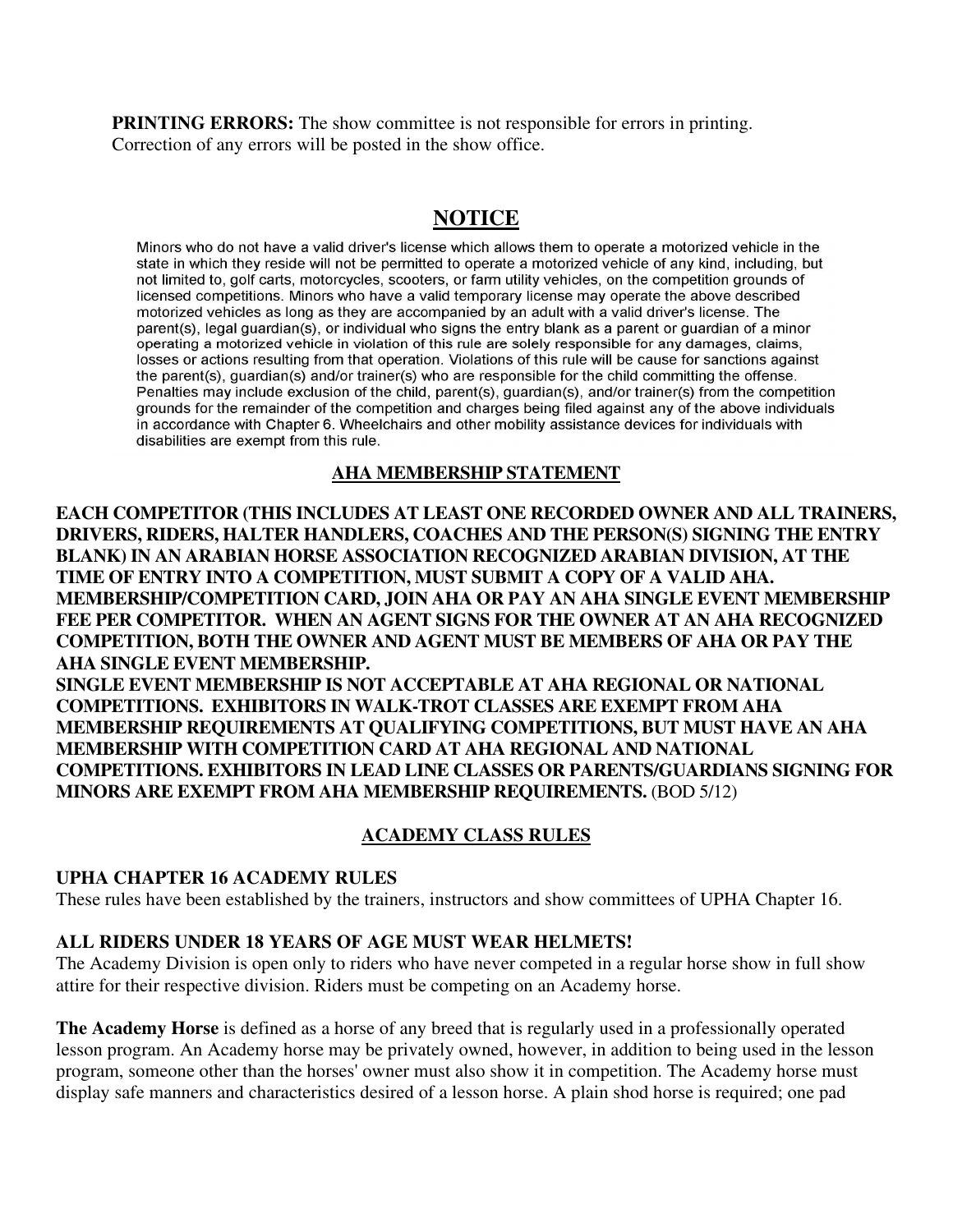and/or therapeutic wedge is allowed. Desired is a clean, well turned out horse; hoof blacking is optional, and braiding is only allowed in the hunt seat classes. Horses are not to be judged; way of going is not to be considered.

**Tack:** Horses are to be tacked according to the division the rider is competing in. Instructors are encouraged to bridle their horses in a safe manner; tie downs, standing martingales or blinkers are not allowed.

**Attire - For the Saddle Seat rider:** jodhpurs, jodhpur boots or paddock boots, long sleeve, button-down or collared shirt, tie and gloves are required. Vests are optional, no derbies allowed.

**Attire - For the Hunt seat rider:** breeches, and an appropriate hunt seat shirt, hunt boots or paddock boots and gloves are required. "Polo" shirts are not allowed.

**Attire - For the Western rider:** appropriate western shirt, pants, tie, boots and gloves are required. Chaps or western hats are not allowed.

**Class Rules:** Headers are allowed in if needed for safety, no whips or towels allowed in with them. Classes will be split at the 13th rider; splits will be shuffled to keep equitation and showmanship back to back for each age group. Class holds will be 2 minutes in length. NO EXCEPTIONS.

**Equitation classes** are judged on the riders basic equitation skills with correct diagonals and leads to be counted; proper use of the show ring is to be considered.

**Showmanship classes** are judged on the rider's horsemanship abilities. They are judged on a rider's ability to control and show their horse, including speed, collectiveness and placement in the ring. In canter classes, promptness in finding the correct lead is important as well as the rider's command of the horse.

**Novice classes** are for riders who have not received 3 blue ribbons in the academy division.

*For riders under 18, safety helmets are mandatory. For riders over 18, safety helmets are optional but strongly encouraged*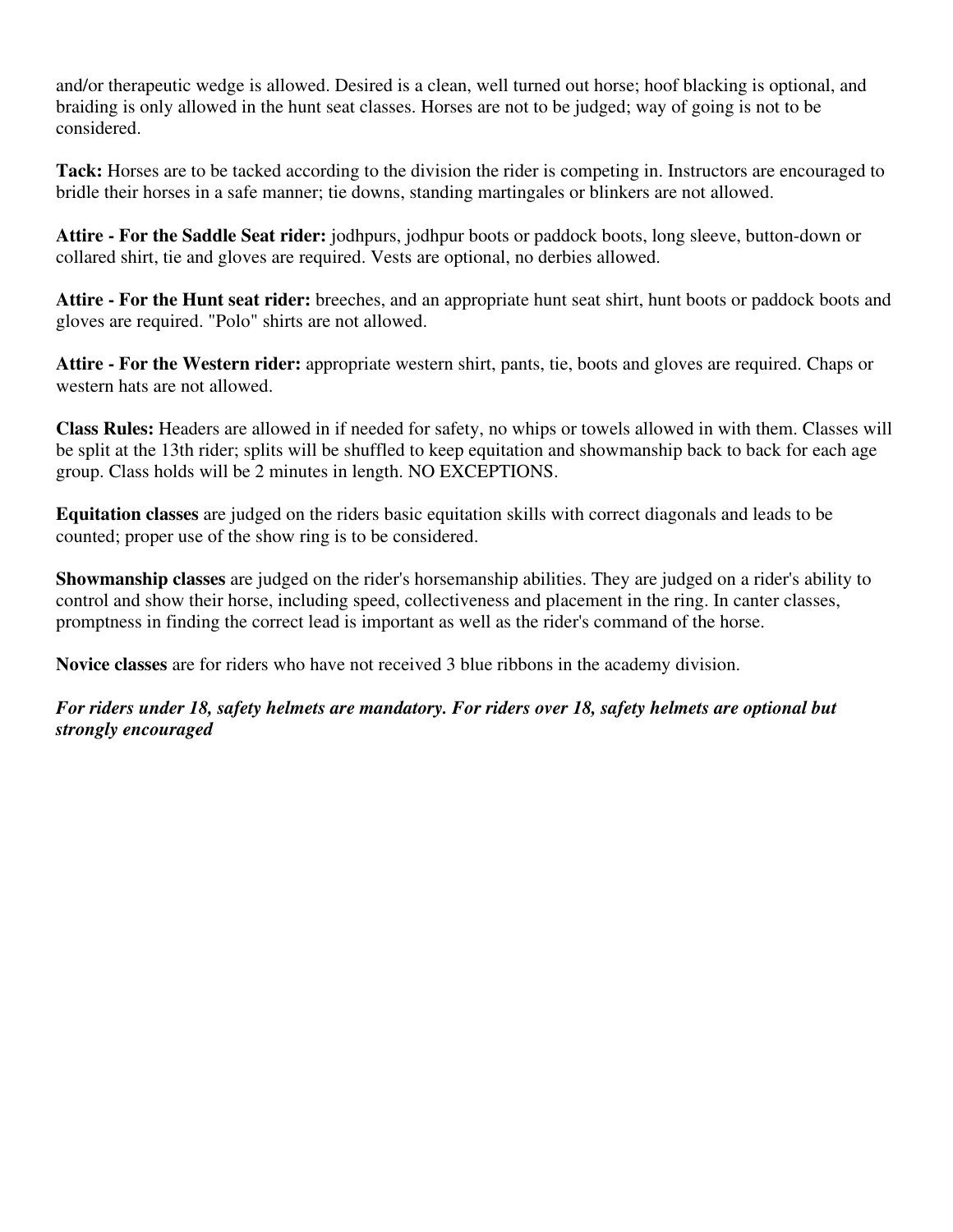#### **Become a Show Patron!!**

Show Patron includes: Preferred Stalling (your requested location, first come first serve), 2 class sponsorships or 1 championship class sponsorship, name announced throughout show, name listed on "Show Patron" display and a Patron "Daily Perk".

# **SPONSORSHIP FORM**

| NAME: PHONE                                                               |                            |                                                                                                                                                                                                                                                                                |
|---------------------------------------------------------------------------|----------------------------|--------------------------------------------------------------------------------------------------------------------------------------------------------------------------------------------------------------------------------------------------------------------------------|
|                                                                           |                            |                                                                                                                                                                                                                                                                                |
| CITY: STATE: ZIP:                                                         |                            |                                                                                                                                                                                                                                                                                |
|                                                                           | <b>TYPE OF SPONSORSHIP</b> |                                                                                                                                                                                                                                                                                |
| <b>Show Patron</b>                                                        |                            | $$225.00 \text{ x } # = total$                                                                                                                                                                                                                                                 |
| <b>Regular Halter / Sport Horse In Hand</b> $$15.00 \text{ x } #$ = total |                            |                                                                                                                                                                                                                                                                                |
| <b>Championship Halter Class</b>                                          |                            | \$25.00 x # $=$ total                                                                                                                                                                                                                                                          |
| <b>Reg Pref. / Sport Hrs Class</b>                                        |                            | \$20.00 or $3/\$45.00 \text{ x } #$ = total =                                                                                                                                                                                                                                  |
| <b>Championship Pref. Class</b>                                           |                            | \$35.00 x # = total                                                                                                                                                                                                                                                            |
|                                                                           |                            | $\sim$ 0.0 $\sim$ 0.0 $\sim$ 0.0 $\sim$ 0.0 $\sim$ 0.0 $\sim$ 0.0 $\sim$ 0.0 $\sim$ 0.0 $\sim$ 0.0 $\sim$ 0.0 $\sim$ 0.0 $\sim$ 0.0 $\sim$ 0.0 $\sim$ 0.0 $\sim$ 0.0 $\sim$ 0.0 $\sim$ 0.0 $\sim$ 0.0 $\sim$ 0.0 $\sim$ 0.0 $\sim$ 0.0 $\sim$ 0.0 $\sim$ 0.0 $\sim$ 0.0 $\sim$ |

**Other options with program advertising are available. Please contact Jeff Rutz 651-792-5851 for more information** 

#### **PLEASE CHECK THE TYPE OF CLASS YOU WOULD LIKE TO SPONSOR**

| Western             | Hunter          | Dressage                 |                            |
|---------------------|-----------------|--------------------------|----------------------------|
| English             | Country English | Halter                   |                            |
| Sport Horse In-Hand |                 | Sport Horse Under Saddle | Misc. please               |
| list your choice    |                 |                          | (Lead Line, Pro Am, Native |
| Costume etc.)       |                 |                          |                            |

Please return your ad copy for the program and a brief message about your business or farm with this form for the announcer to read before and after your sponsored class(es). Class sponsorships will be accepted by mail until June 30, 2021 or during the shows. MHAHA and the management of the Great Arabian Get Together thank you for your patronage and support.

#### **Make checks payable to MHAHA and send to:**

**Jeff Rutz 6996 2nd Avenue Lino Lakes, MN 55014 (651) 784-3703 Cell (651) 792-5851jjrutz45@gmail.com**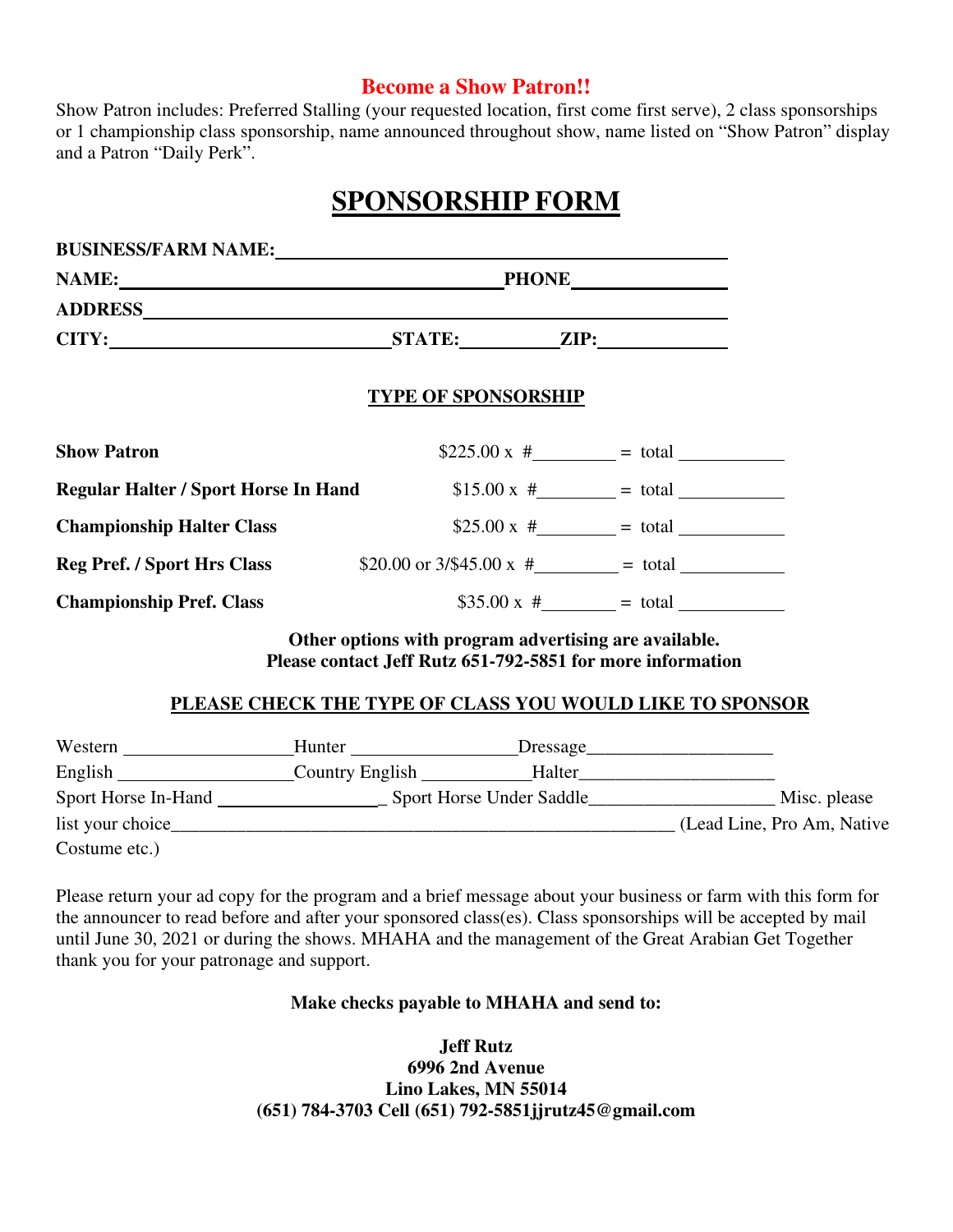#### **STABLING REQUEST FORM**

#### RETURN WITH ENTRIES TO: LEESA BERHOW, N12861 190<sup>th</sup> Street, Boyceville, WI 54725

#### **COPY OF CURRENT NEGATIVE COGGINS (12 mo. or less) MUST ACCOMPANY ENTRIES. ORIGINAL NEGATIVE COGGINS MUST BE AVAILABLE FOR INSPECTION AT THE SHOW**

Detach this form and send with check payable to M.H.A.H.A. to the above address. No stalls will be reserved by phone. Straw bedding is not allowed at fairgrounds. Shavings will be available for purchase. Show office must be notified of unused stalls. Do not rent out your stall. Trainers, if you are paying for the stalls of your clients, you must include their names on this form if they are sending in their own entries. No stalls will be assigned unless payment in full is sent with this form.

#### **NO DOGS LEFT OVERNIGHT IN BARN!**

| NAME: |                                                                  |                                            |                                                                                                                                                                                                                                                                                                                                                                              |  |
|-------|------------------------------------------------------------------|--------------------------------------------|------------------------------------------------------------------------------------------------------------------------------------------------------------------------------------------------------------------------------------------------------------------------------------------------------------------------------------------------------------------------------|--|
|       |                                                                  |                                            |                                                                                                                                                                                                                                                                                                                                                                              |  |
|       |                                                                  |                                            |                                                                                                                                                                                                                                                                                                                                                                              |  |
|       |                                                                  |                                            |                                                                                                                                                                                                                                                                                                                                                                              |  |
|       |                                                                  |                                            |                                                                                                                                                                                                                                                                                                                                                                              |  |
|       | I AM REQUESTING STALLS FOR: Check all that apply                 |                                            |                                                                                                                                                                                                                                                                                                                                                                              |  |
|       | Wednesday June 30 <sup>th</sup>                                  |                                            |                                                                                                                                                                                                                                                                                                                                                                              |  |
|       | Thursday July 1st                                                |                                            |                                                                                                                                                                                                                                                                                                                                                                              |  |
|       | Friday July $2nd$                                                |                                            |                                                                                                                                                                                                                                                                                                                                                                              |  |
|       |                                                                  | I AM BRINGING: #_____________HORSES        |                                                                                                                                                                                                                                                                                                                                                                              |  |
|       |                                                                  |                                            |                                                                                                                                                                                                                                                                                                                                                                              |  |
|       |                                                                  | <b>FEES:</b> Transfer totals to entry form |                                                                                                                                                                                                                                                                                                                                                                              |  |
|       | $\#$ Box Stalls x \$110.00 =                                     |                                            | $\frac{\S_{\frac{1}{2}}}{\S_{\frac{1}{2}}}{\S_{\frac{1}{2}}}{\S_{\frac{1}{2}}}{\S_{\frac{1}{2}}}{\S_{\frac{1}{2}}}{\S_{\frac{1}{2}}}{\S_{\frac{1}{2}}}{\S_{\frac{1}{2}}}{\S_{\frac{1}{2}}}{\S_{\frac{1}{2}}}{\S_{\frac{1}{2}}}{\S_{\frac{1}{2}}}{\S_{\frac{1}{2}}}{\S_{\frac{1}{2}}}{\S_{\frac{1}{2}}}{\S_{\frac{1}{2}}}{\S_{\frac{1}{2}}}{\S_{\frac{1}{2}}}{\S_{\frac{1}{2$ |  |
|       | $\#$ Tack Stalls x \$110.00 = \$                                 |                                            |                                                                                                                                                                                                                                                                                                                                                                              |  |
|       | $\frac{\text{#}}{\text{4}}$ Bags of Shaving x \$14.00 = \$       |                                            |                                                                                                                                                                                                                                                                                                                                                                              |  |
|       | (Additional bags of shaving can be purchased in the show office) |                                            |                                                                                                                                                                                                                                                                                                                                                                              |  |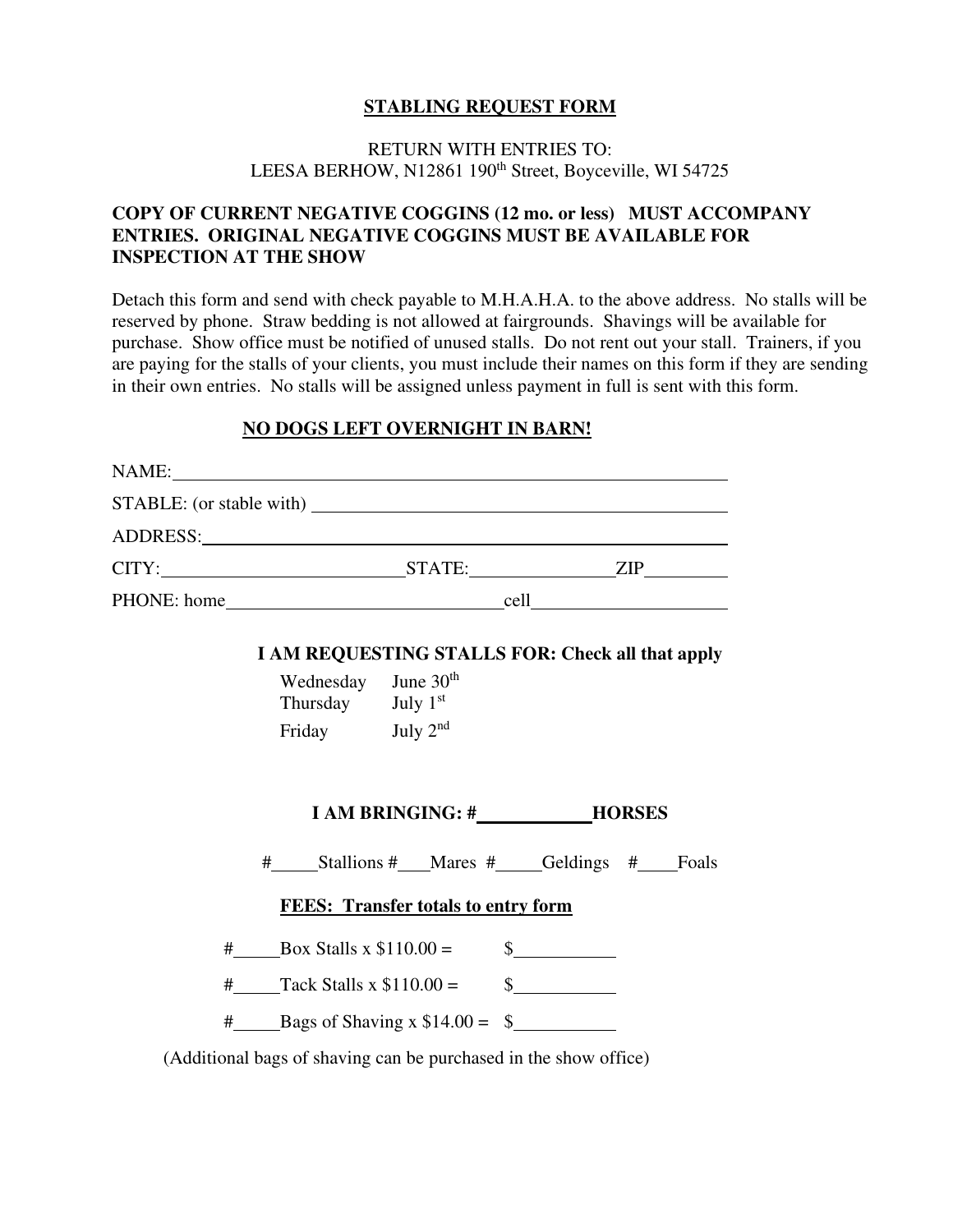# 2022 MINNESOTA HALF ARABIAN HORSE ASSOCIATION MEMBERSHIP APPLICATION

A CLUB FOR BOTH THE HALF ARABIAN AND THE PUREBRED NOTE: MHAHA IS AN AHA AFFILIATED CLUB. YOU DON'T NEED A HALF ARABIAN TO JOIN.

For more information check out our website at WWW.MHAHA.ORG or www.ArabianHorses.org For AHA full membership renewal, visit https://www.arabianhorses.org/membership/ Be sure to select MHAHA as your affiliate club! We prefer you update you membership online! If you are unable to complete your membership online, please contact Michelle Wiberg

For an associate membership, please fill out the form below and mail it to the address below. Checks can be made out to MHAHA. An associate membership is \$15 per person.

Associate memberships are ideal for members who do not wish to compete in Arabian shows or partake in the other benefits that AHA offers. Associate members may still participate in the highpoint program and other programs and events offered through MHAHA.

| NAME:                | Date:          |
|----------------------|----------------|
| <b>ADDRESS:</b>      |                |
| CITY STATE ZIP       |                |
| <b>PHONE:</b>        | AHA#(Optional) |
| <b>DATE OF BIRTH</b> |                |
| E-MAIL               |                |

Associate Membership is \$15 per person

\*\*\* Make checks payable (in U.S. Funds) to "MHAHA" and send to:

**MHAHA Membership** C/O: Michelle Wiberg 6488 360<sup>th</sup> St. North Branch, MN 55056